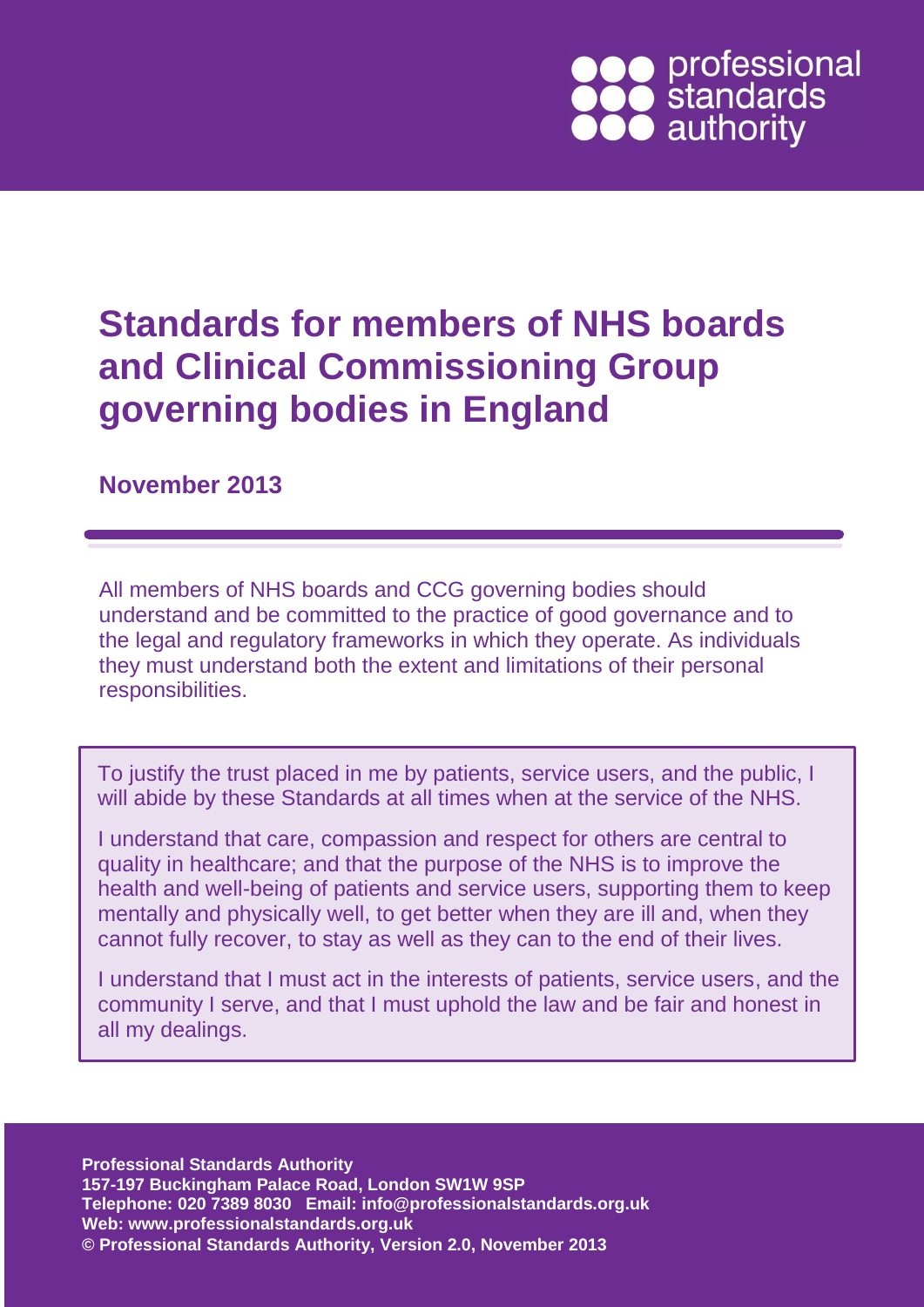#### **Personal behaviour**

**1. As a Member<sup>1</sup> I commit to: The values of the [NHS Constitution](http://www.nhs.uk/choiceintheNHS/Rightsandpledges/NHSConstitution/Documents/nhs-constitution-interactive-version-march-2010.pdf) Promoting equality Promoting human rights**

> **in the treatment of patients and service users, their families and carers, the community, colleagues and staff, and in the design and delivery of services for which I am responsible.**

- **2. I will apply the following values in my work and relationships with others:**
- **Responsibility**: I will be fully accountable for my work and the decisions that I make, for the work and decisions of the board<sup>2</sup>, including delegated responsibilities, and for the staff and services for which I am responsible
- **Honesty**: I will act with honesty in all my actions, transactions, communications, behaviours and decision-making, and will resolve any conflicts arising from personal, professional or financial interests that could influence or be thought to influence my decisions as a board member
- **Openness**: I will be open about the reasoning, reasons, and processes underpinning my actions, transactions, communications, behaviours, and decision-making and about any conflicts of interest
- **Respect**: I will treat patients and service users, their families and carers, the community, colleagues and staff with dignity and respect at all times
- **Professionalism**: I will take responsibility for ensuring that I have the relevant knowledge and skills to perform as a board member and that I reflect on and identify any gaps in my knowledge and skills, and will participate constructively in appraisal of myself and others. I will adhere to any professional or other codes by which I am bound
- **Leadership**: I will lead by example in upholding and promoting these Standards, and use them to create a culture in which their values can be adopted by all
- **Integrity**: I will act consistently and fairly by applying these values in all my actions, transactions, communications, behaviours, and decision-making, and always raise concerns if I see harmful behaviour or misconduct by others.

**Standards for members of NHS boards and CCG governing bodies in England**



<sup>1</sup> 1 The term 'Member' is used throughout this document to refer to members of NHS boards and CCG governing bodies in England.

<sup>2</sup> The term 'board' is used throughout this document to refer collectively to NHS boards and CCG governing bodies in England.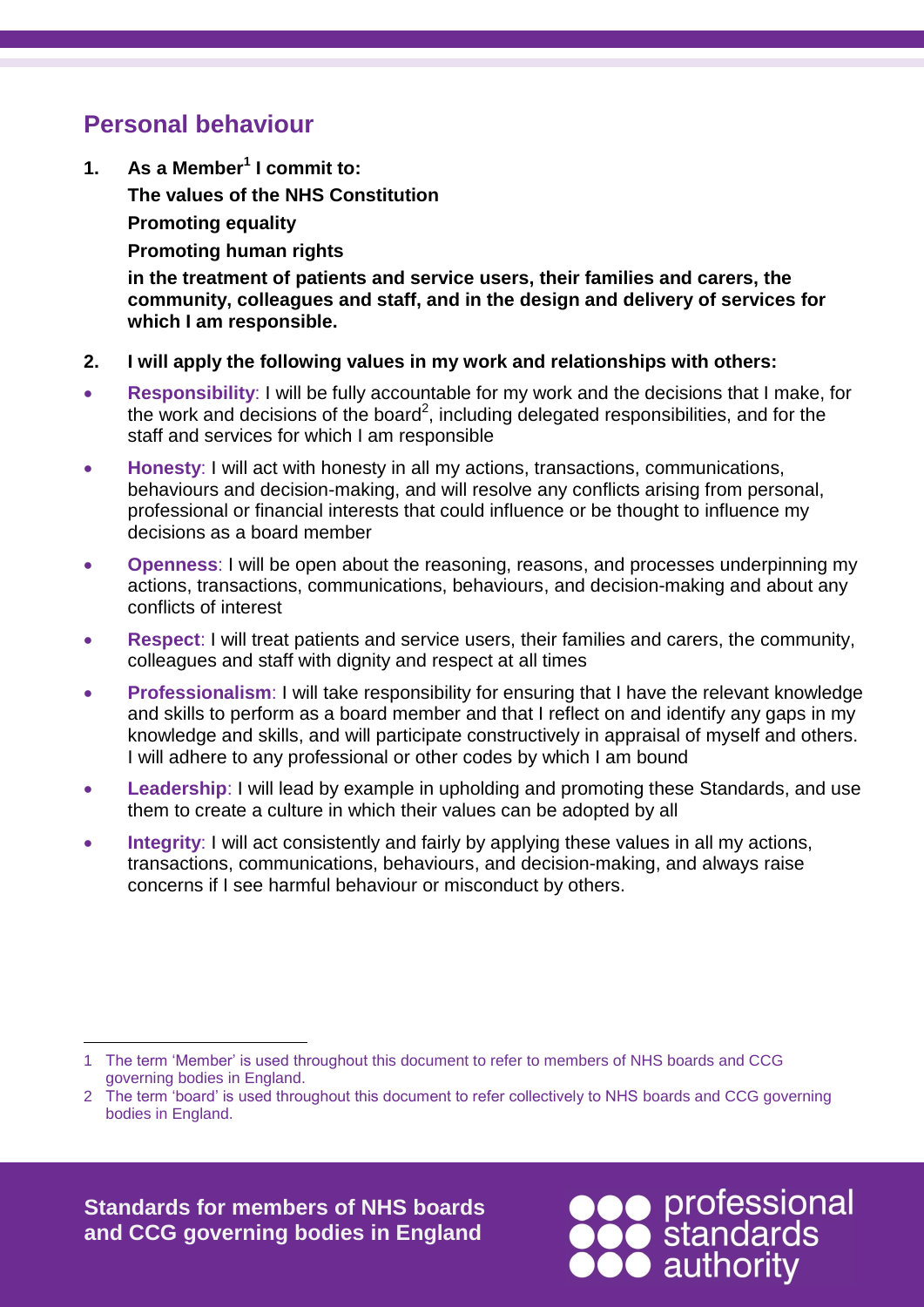### **Technical competence**

**3. As a Member, for myself, my organisation, and the NHS, I will seek: Excellence in clinical care, patient safety, patient experience, and the accessibility of services**

**To make sound decisions individually and collectively Long term financial stability and the best value for the benefit of patients, service users, and the community.**

#### **4. I will do this by:**

- Always putting the safety of patients and service users, the quality of care, and patient experience first, and enabling colleagues to do the same
- Demonstrating the skills, competencies, and judgement necessary to fulfil my role, and engaging in training, learning, and continuing professional development
- Having a clear understanding of the business and financial aspects of my organisation's work and of the business, financial, and legal contexts in which it operates
- Making the best use of my expertise and that of my colleagues while working within the limits of my competence and knowledge
- Understanding my role and powers, the legal, regulatory, and accountability frameworks and guidance within which I operate, and the boundaries between the executive and the non-executive
- Working collaboratively and constructively with others, contributing to discussions, challenging decisions, and raising concerns effectively
- Publicly upholding all decisions taken by the board under due process for as long as I am a member of the board
- Thinking strategically and developmentally
- Confidently and competently using data and other forms of intelligence, including patient complaints and feedback, to improve the quality of care
- Understanding the health needs of the population I serve
- Reflecting on personal, board, and organisational performance, and on how my behaviour affects those around me; and supporting colleagues to do the same
- Looking for the impact of decisions on the services we and others provide, on the people who use them, and on staff
- Listening to patients and service users, their families and carers, the community, colleagues, and staff, and making sure people are involved in decisions that affect them
- Communicating clearly, consistently and honestly with patients and service users, their families and carers, the community, colleagues, and staff, and ensuring that messages have been understood.

**Standards for members of NHS boards and CCG governing bodies in England**